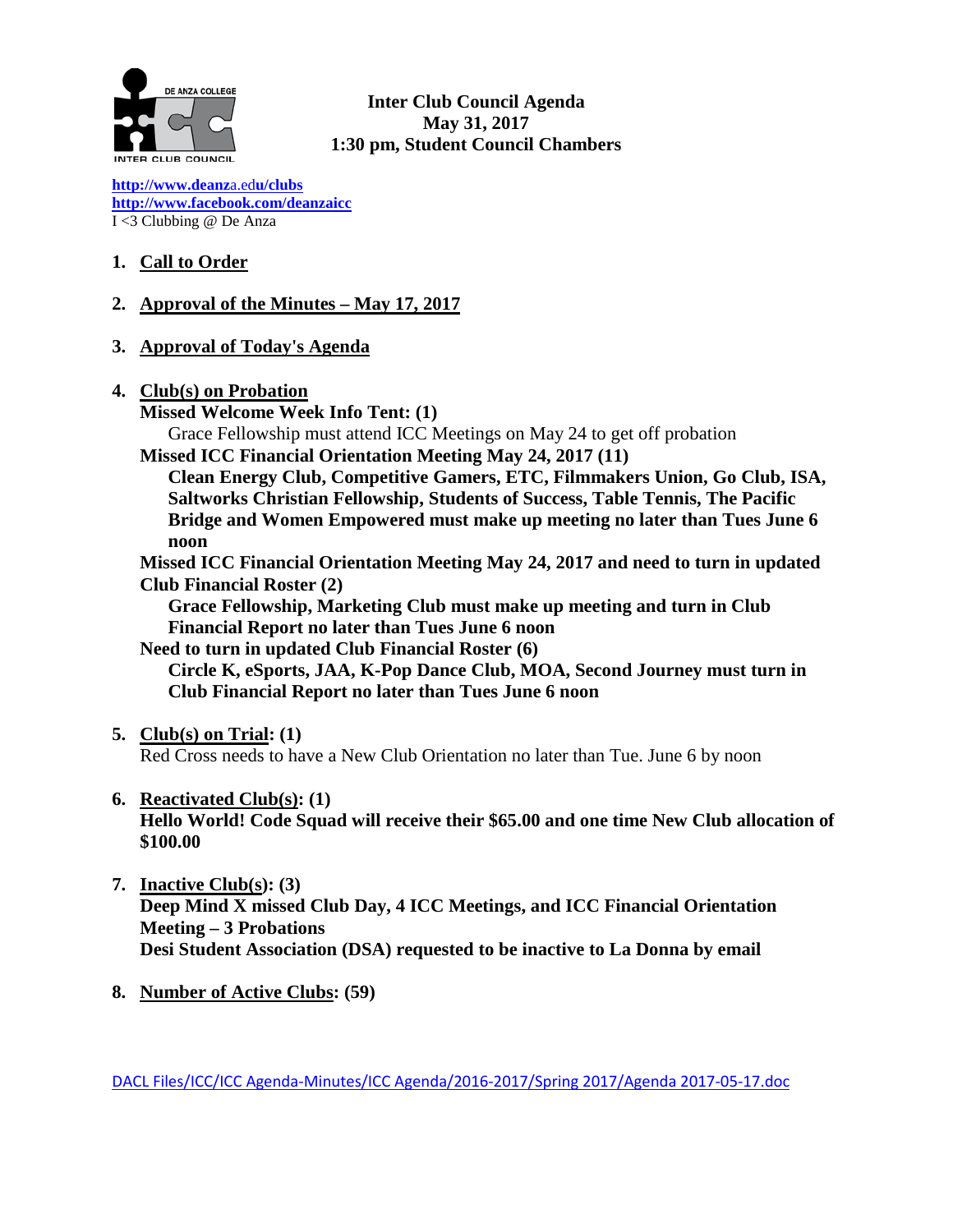# **9. Calendars**

- **9.1 ICC/Club Calendar of Events as of 5/30/17** Information is from the Event Planning Request Form (**New Information in Bold**/ \* Money collected)
- **Jun.2 Singing Contest 1st**  $\&$  2<sup>nd</sup> **round hosted by HKSA** 2:00 pm 6:00 pm **MCC17**

### **9.2 DASB Calendar of Events as of 5/30/17**

Information is from the Event Planning Request Form (**New Information in Bold**/ \* Money collected)

**June 2 Dodgeball Tournament hosted by DASB Diversity & Events – 2:00 pm – 9:00 pm – PE2**

**10. Club Constitution(s) Updated: (1) De Anza's Political Revolution made changes to their constitution that were reviewed by ICC Chairs at ICC Agenda Meeting on May 22.**

### **11. ICC/Club Account Balance Status as of 5/30/17 (New Information in Bold)**

| Club/ICC Allocation Account            | (#41-54730)   | \$3,414.66  |
|----------------------------------------|---------------|-------------|
| <b>ICC Allocation-New Club Account</b> | $(#41-54720)$ | 300.00      |
| <b>ICC Events Award Account</b>        | $(#41-54600)$ | \$4,250.00  |
| <b>ICC</b> Capital                     | (#44-4290)    | \$5,530.45  |
| <b>ICC</b> Inactive Hold               | $(#44-4300)$  | \$9,344.45  |
| <b>ICC Scholarship Account</b>         | $(#44-4310)$  | \$15,790.51 |
| $\mathsf{ICC}$                         | $(#44-4320)$  | \$2,601.19  |
|                                        |               |             |

# **12. Business**

 **12.1** Concession Bid for July 1<sup>st</sup> \_ **(Info/Action)** 

# **12.2 ICC Code Proposed Changes (Info/Action)**

ARTICLE II. MEMBERSHIP AND DUTIES Section 1. ICC Officers E. ICC Officers Attendance & Duties

4 points each Club Day, Spring Carnival, **ICC Scholarship Concession Stand** ICC Emergency Relief Concessions Stand, Fall Dance.

Section 3. Club

- B. Duties and Responsibilities
	- 1. Have a current Club **Financial** Officer Roster on file in the Student Accounts Office.
- 8. Participate in all Club Days during the designated time.

f. There will be a \$25 fine for any club that fails to clean up its area at Club Day or failed to show up for a performance slot, that will go to the ICC **#44-4320** Emergency Relief Fund.

DACL Files/ICC/ICC Agenda-Minutes/ICC Agenda/2016-2017/Spring 2017/Agenda 2017-05-17.doc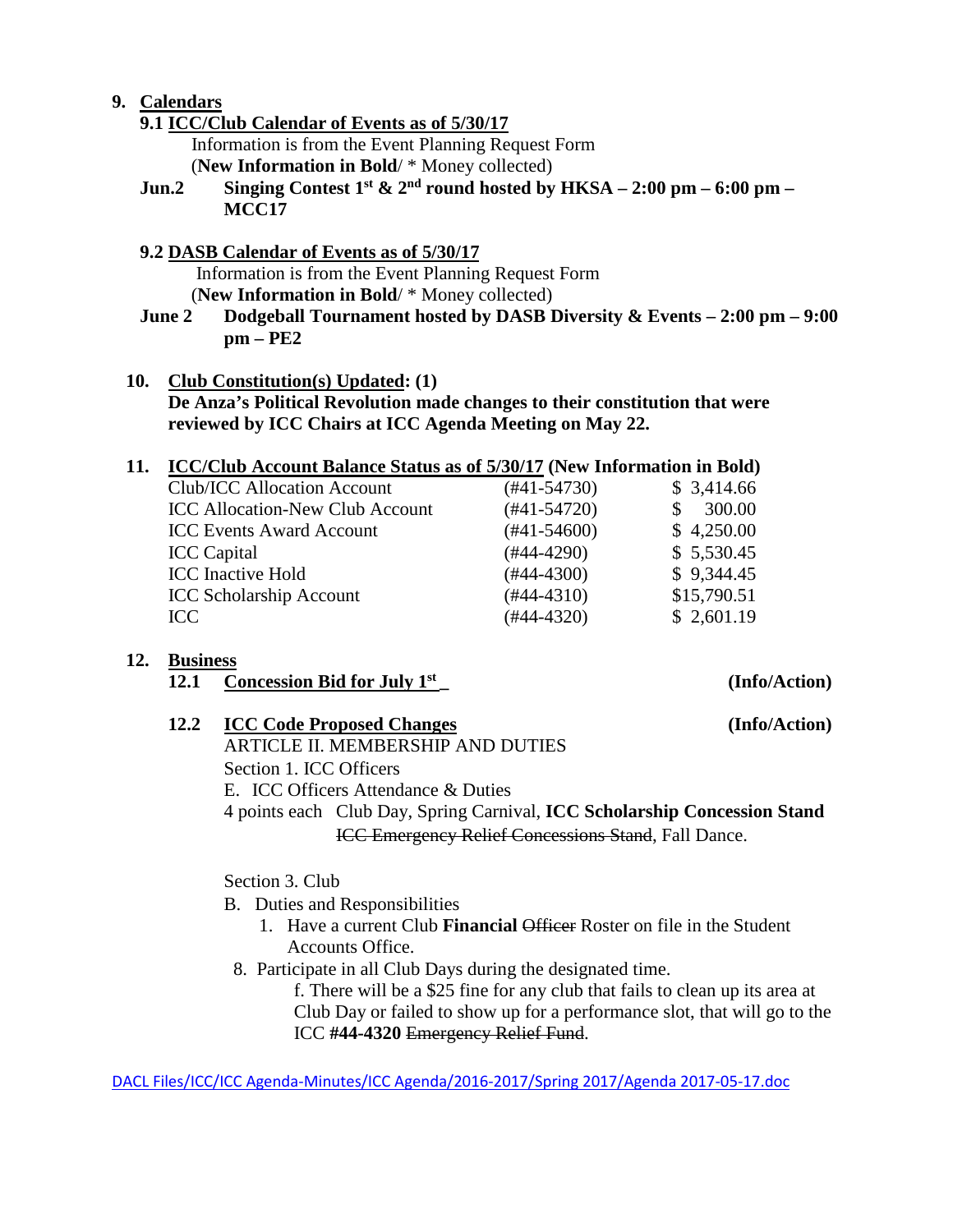#### ARTICLE VII. MUTUAL RESPECT

I. Any violations of Article **VII** VI may lead to club probation or inactive status (see Article X, Section 1 and 2).

#### ARTICLE VIII. ELECTIONS

Section 1. ICC Officers

A. Term of office

The ICC Officers shall serve for one year during the **ninth** (9<sup>th</sup>) tenth  $(10<sup>th</sup>)$  week of Winter Quarter and ending the **ninth**  $(9<sup>th</sup>)$  tenth  $(10<sup>th</sup>)$ week of Winter Quarter the following year.

- B. Election Process
	- 1. The election of the ICC Officers shall be held during the **Fifth (5th) Sixth (6<sup>th</sup>) Seventh (7<sup>th</sup>) Sixth (6<sup>th</sup>) Seventh (7<sup>th</sup>), and Eighth (8<sup>th</sup>)** Week if needed in the Winter Quarter. Applications for position shall be due no later than the Fifth (5<sup>th</sup>) Sixth (6<sup>th</sup>) Monday of the Winter quarter by 4:00 pm for the Office of College Life to confirm the eligibility of the candidates.
	- **2. An ICC Officer candidate may not be running for a DASB Senate or Student Trustee at the same time**
	- **3.** 2. In the event that there are no candidates for an ICC officer then it will be extended for two weeks after original deadline.
	- **4.** 3. ICC Officers shall be elected by a quorum vote of active ICC Representatives present at that ICC Meeting. In the event that there are three (3) or more candidates and no one person receives a quorum of votes then the top two (2) candidates will participate in a run-off election. New officers will be sworn in upon completion of elections at the **ninth** ( $9<sup>th</sup>$ ) <del>tenth ( $10<sup>th</sup>$ )</del> week of the Winter Quarter.
- 2. Vacancies
	- a. In the event that any officer resigns or is removed from office, then an election will be held as soon as possible. If a vacancy occurs after the  $5<sup>th</sup> 6<sup>th</sup>$  week in the fall quarter or during the winter quarter then the ICC position may not be filled.

#### ARTICLE XI. CLUB PROBATION

#### Section 2. Inactive Status

 E. The ICC shall freeze the account of a club made inactive. The funds will revert to the ICC Scholarship account #44-4310 (75%) and ICC Emergency Relief (25%) if the club remains inactive for a period of one calendar year from the date that club was made inactive. Under no circumstances will the funds be returned.

ARTICLE XII. FINANCES AND EQUIPMENT Section 3. Posting

DACL Files/ICC/ICC Agenda-Minutes/ICC Agenda/2016-2017/Spring 2017/Agenda 2017-05-17.doc